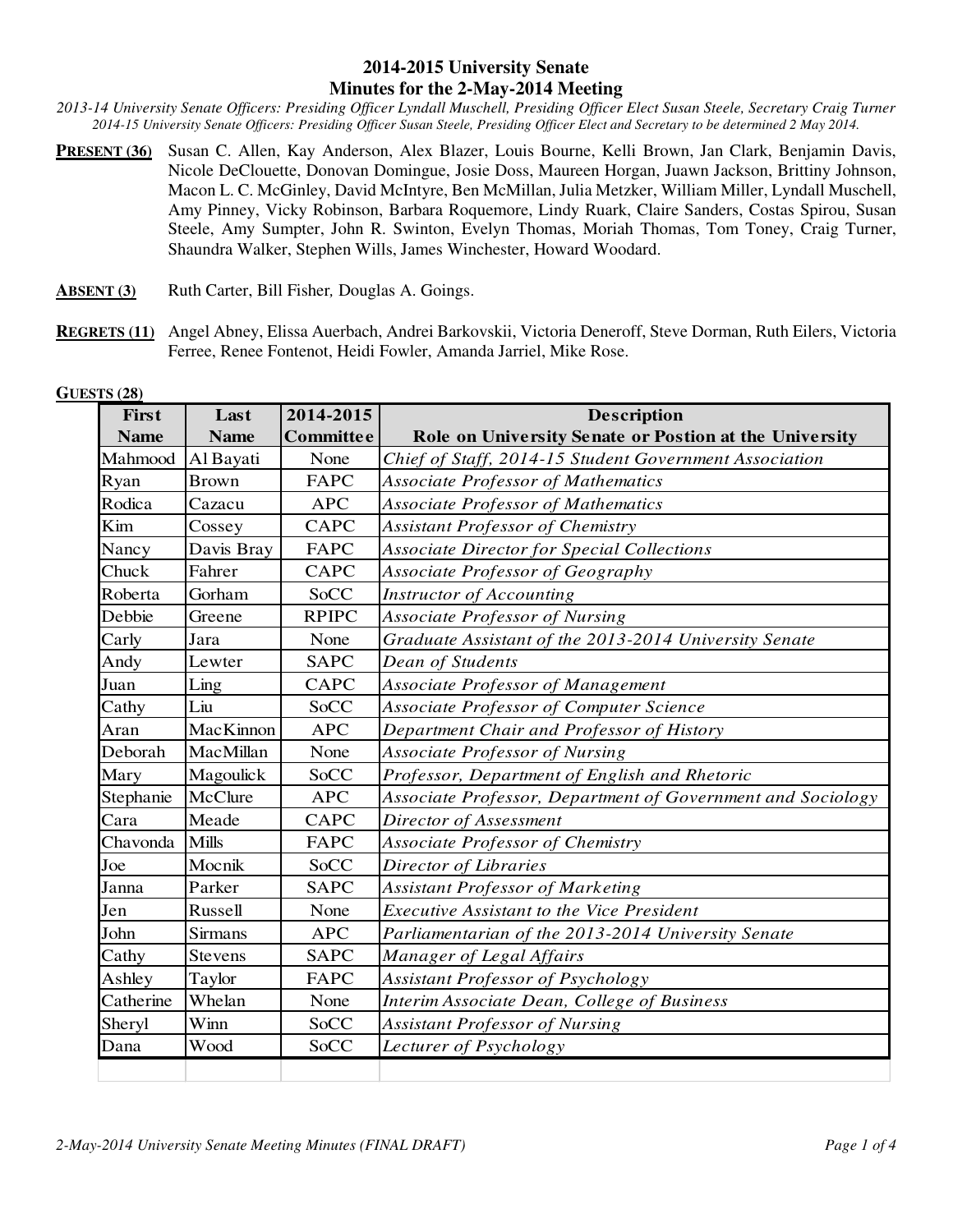**CALL TO ORDER**: Lyndall Muschell, Presiding Officer of the 2013-2014 University Senate, called the organizational meeting of the 2014-2015 University Senate to order at 2:01 p.m.

**AGENDA**: A motion to approve the agenda was made and seconded. The agenda was approved as circulated.

**MINUTES**: As the previous meeting of the University Senate was held just one week earlier on 25 April 2014, the minutes for that meeting were still in preparation and not yet available for review.

## **INFORMATION ITEMS**: There was one information item

- 1. **COMMUNICATIONS AT GC** John Hachtel, Associate Vice President for Strategic Communications
	- a. **Report Summary** John Hachtel provided information on the quantity and open rate of all-campus email sent by university communications to faculty, staff and students. After reviewing the data, John presented an option being considered by University Communications that entails the sending of one "news digest" email per day and one "event digest" email per week. The goal of the proposed format is to reduce the number and frequency of all-campus email messages. The digest concept is linked to a reworking of the university's web-based "information" page, which University Communications proposes to relaunch as "Front Page." The new format will allow members of the campus community to populate an events calendar. It is this events calendar from which the "event digest" will be constructed.
	- b. **Students** A senator posed a question about whether student events, student organizational announcements, achievements, etc. would be included within the new "Front Page" system. John Hachtel noted that he had discussed that possibility with Student Government Association (SGA) representatives. The SGA president-elect confirmed that he wanted student contributions to be included.
	- c. **Announce List** A senator was interested in the likelihood of the resumption of the "announce" list, which allowed all members of the campus community to send email to every other member of the campus community. This communication method was eliminated approximately four years ago due to complaints about message repetition and a great proliferation of email being sent to inboxes. John Hachtel noted that any change in policy would have to be addressed by the executive cabinet. Another senator suggested that resumption of the announce list might now become an item for consideration by the 2014-2015 Resources, Planning and Institution Policy Committee.
	- d. **Open Rates** A senator asked about the process by which University Communications was able to determine open rates on specific emails sent to the campus. John Hachtel explained that this was not possible with most messages sent through GC Communications, but in order to evaluate the effectiveness of all-campus email, a few select messages were sent via University Communications' newsletter software, thus allowing for recording of open rates.
	- e. **Email Listservs** In response to questions about the subscription-based listservs, John Hachtel clarified that University Communications is not responsible for the content or usage of them. The lists were created by University Communications, but once set in place, University Communications has no responsibility for them. It was suggested that University Communications should consider a review of the "topics" for the subscription listservs, to see if new nomenclature would encourage additional usage.
	- f. **Launch** John Hachtel concluded his presentation by noting the new format would be launched and tested during the summer.

**COMMITTEE REPORTS**: This being an organizational meeting, there was only one committee report.

1. **SUBCOMMITEE ON NOMINATIONS** (SCoN) – Catherine Whelan *Officers: Chair Catherine Whelan, Secretary Craig Turner, No Vice-Chair position for this committee.*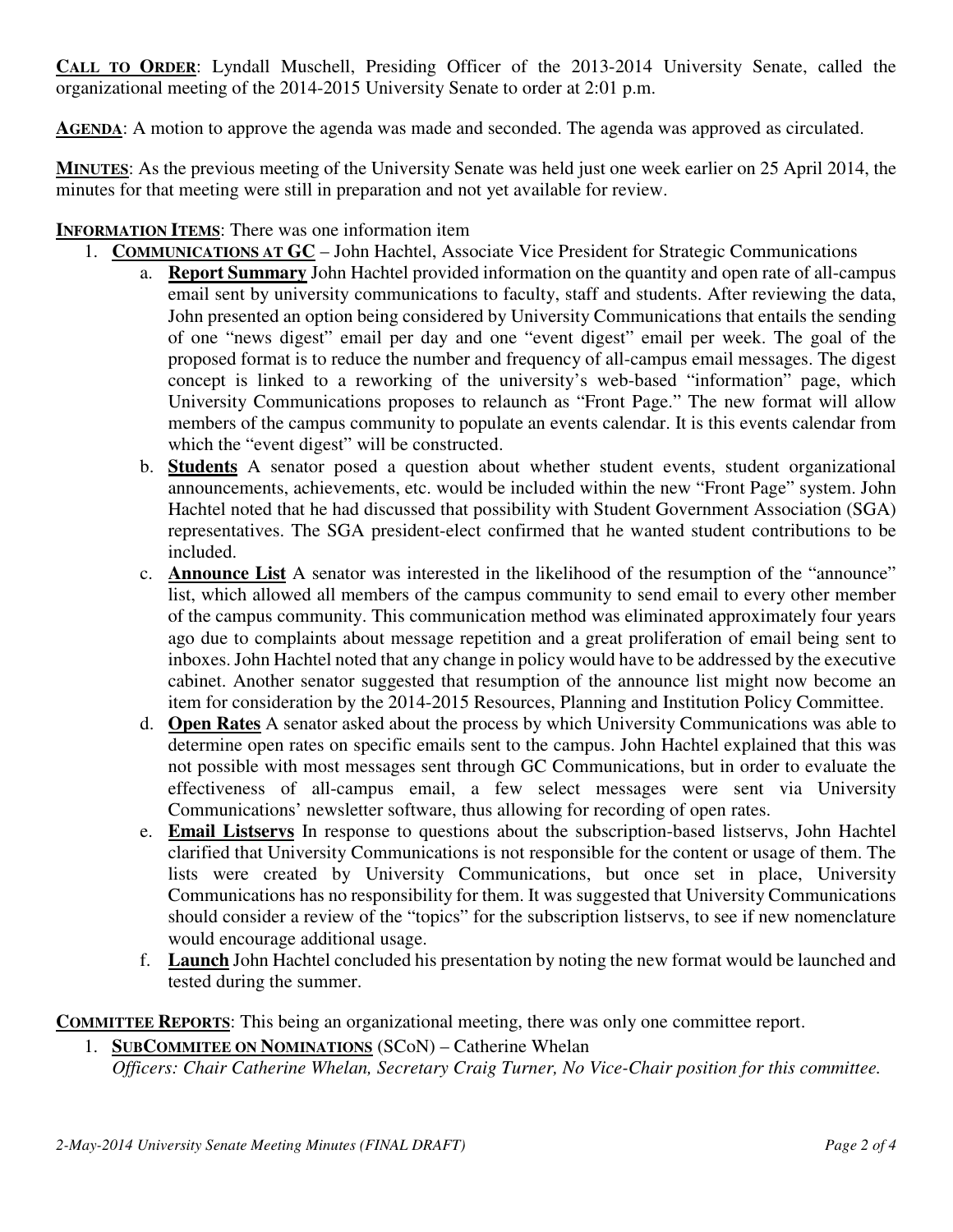- a. **MOTION 1314.CN.003.O** On behalf of the committee, Catherine Whelan, SCoN Chair, presented the motion*: To adopt the slate of nominees for 2014-2015 University Senate officers and committees as proposed in the supporting documents*.
- b. **SUPPORTING DOCUMENTS** At the time it was presented, this motion had four supporting documents.
	- i. Slate of Nominees 2014-15 *This document contained the slate of nominees proposed by the 2013-2014 Subcommittee on Nomination to serve on the committees and as officers of the 2014-2015 University Senate*
	- ii. Report on Compliance with Bylaws for 2014-2015 *This document, required by bylaw, indicates that the proposed slate of nominees complies with all university senate bylaw requirements pertaining to committee memberships*.
	- iii. Slate of Nominees 2014-15 REVISED *This document contained the REVISED slate of nominees proposed by the 2013-2014 Subcommittee on Nomination to serve on the committees and as officers of the 2014-2015 University Senate, revised to comply with the SoCC Membership bylaws modifications recommended as motion 1314.EC.001.B.*
	- iv. Report on Compliance with Bylaws for 2014-2015 REVISED *This document, required by bylaw, indicates that the proposed REVISED slate of nominees complies with all university senate bylaw requirements pertaining to committee memberships*.

## c. **DISCUSSION**

- i. **SCoN Report** The proposed slate of nominees to be voted on by the University Senate was described by Catherine Whelan, on behalf of the 2013-2014 SCoN, as follows.
	- Committee preferences and willingness to serve as a university senate officer (Presiding Officer Elect and Secretary) were invited from all university senators.
	- A call for volunteers to serve on committees was made to the corps of instruction. Each volunteer was invited to express preference for committee service
	- Informed by these individual committee preferences as well as a preference poll of elected faculty senators of the 2014-2015 University Senate for nominees for the presiding officer elect position, the 2013-2014 Subcommittee on Nominations prepared this slate of nominees for your consideration.
- d. **SENATE ACTION** Motion 1314.CN.003.O was *approved* with no further discussion.
- 2. **PRESIDING OFFICER REPORT** Lyndall Muschell and Susan Steele
	- a. **PASSING THE GAVEL** Lyndall Muschell, Presiding Officer of the 2013-2014 University Senate, expressed sentiments of great enthusiasm, great relief, and great confidence as she passed the presiding officer responsibilities and authorities to Susan Steele, Presiding Officer of the 2014- 2015 University Senate.
	- b. **UNIVERSITY SENATOR PINS** Susan Steele's first action as Presiding Officer was to acknowledge Lyndall Muschell's willingness to assist in the distribution of university senator pins to the firsttime members of the University Senate that were present at the meeting. Pin recipients were
		- i. **Elected Faculty Senators** Louis Bourne, Nicole DeClouette, Josie Doss, David McIntyre, Ben McMillan, Claire Sanders, and Shaundra Walker;
		- ii. **Selected Student Senators** Juawn Jackson and Moriah Thomas; and
		- iii. **Selected Staff Senators** Ruth Eilers, Lindy Ruark, and Evelyn Thomas.

**UNFINISHED BUSINESS**: There was two items of unfinished business.

1. **ELECTION** Lyndall Muschell facilitated a secret ballot election of a university senate representative to serve on the Data Standards Committee. As Lyndall Muschell read the names of the nominees, each was asked to stand to be recognized. A secret ballot was distributed to all members of the 2014-15 university senate and its committee who were present at the meeting. While the votes were being tallied by Josh Kitchens and Catherine Whelan, the governance retreat update was provided by Susan Steele. The results